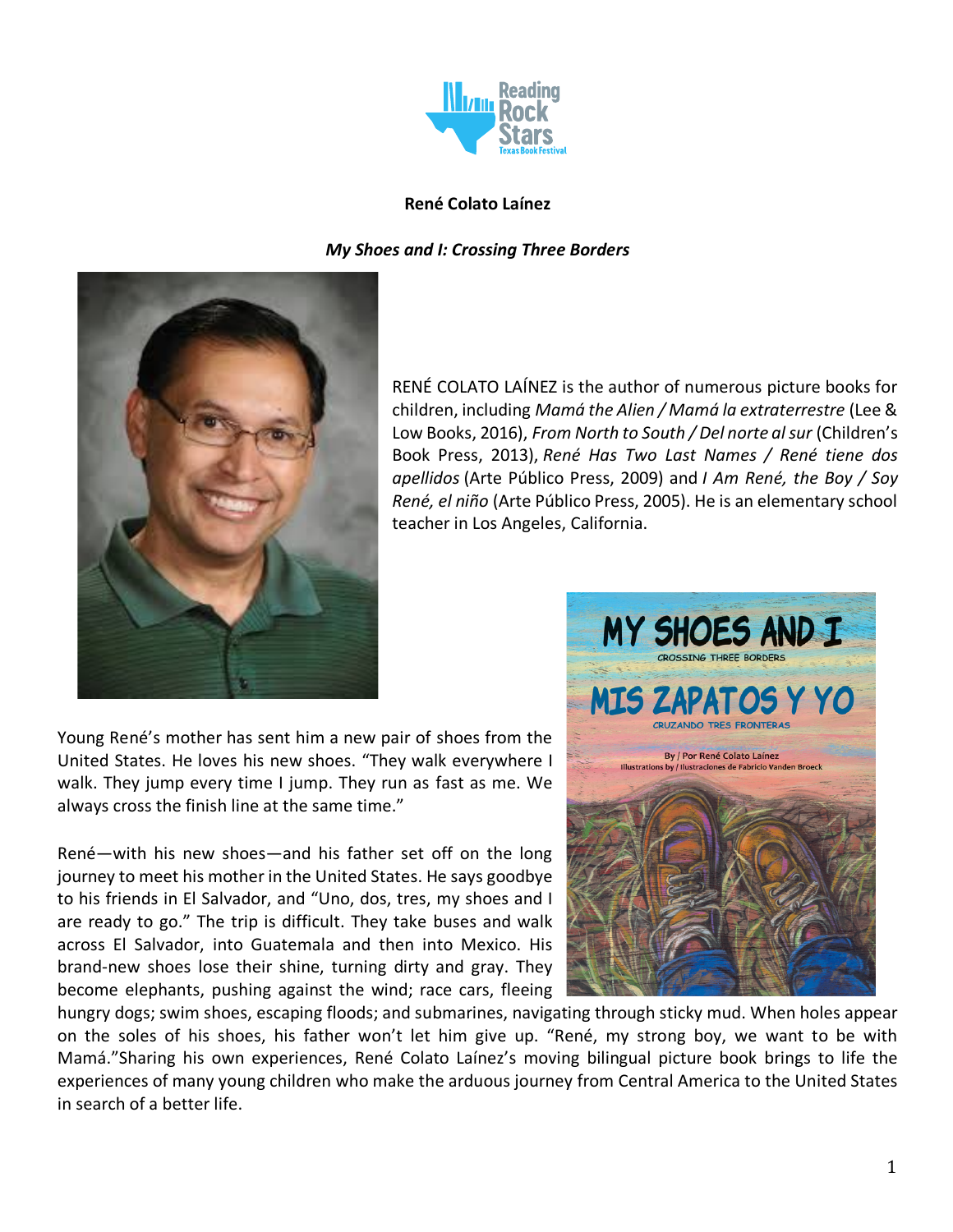#### *My Shoes and I: Crossing Three Borders*

#### **RRS connection to TEKS (2nd-3rd grade): Please refer to TEKS for English Language Arts and Reading:**

- *Comprehension skills*
- *Response skills*
- *Author's purpose and craft*
- *Composition I: listening, speaking, reading, writing, and thinking using multiple texts--writing process.*
- *Composition II: listening, speaking, reading, writing, and thinking using multiple texts--genres.*
- *Inquiry and research*

### **Vocabulary:**

- Migration
- Family separation
- Immigrant children and families
- Journey
- North American, USA
- Central American: El Salvador, Guatemala City
- Plaza
- Onomatopoeia-Crash, boom, bam!
- Mexico and Mexico City
- Hardship, challenges, resilience, agency, perseverance, strength
- Border
- Literary devices

## **Pre-reading engagement:**

- What does an author do? Think about the title of the book? What does it tell us about the story? What do you think the story is about?
- What does an illustrator do? What did you learn about the illustrator? What does she/he do?
- Learn a little about the author, René. What information about René stands out?
- Ask your librarian to help you find more information about borders. What would you like to learn more about before reading the book?

# **While/post reading engagement:**

- Meet René! René lives in El Salvador. Look for El Salvador on a map and describe its location. Is it North or South? What do you think the weather is like? Find other information about El Salvador.
- Why do you think René's mom lives so far away in the United States?
- Why do René and his father decide to join her?
- René loves the shoes that his mom sends him, he compares them to elephants. Describe your favorite shoes. Why do you love these shoes?
- Look for more pictures of Guatemala City. Use your drawing skills to draw a map of René's journey. Include important sites of each city.
- Describe René and his father. What personality traits do you think they have?
- They finally make it to the border with the help of a great pair of shoes. Think about how René feels and what his shoes mean to him.
- Yay! Mom is there to greet them. They family is finally back together. What will René tell his mom?